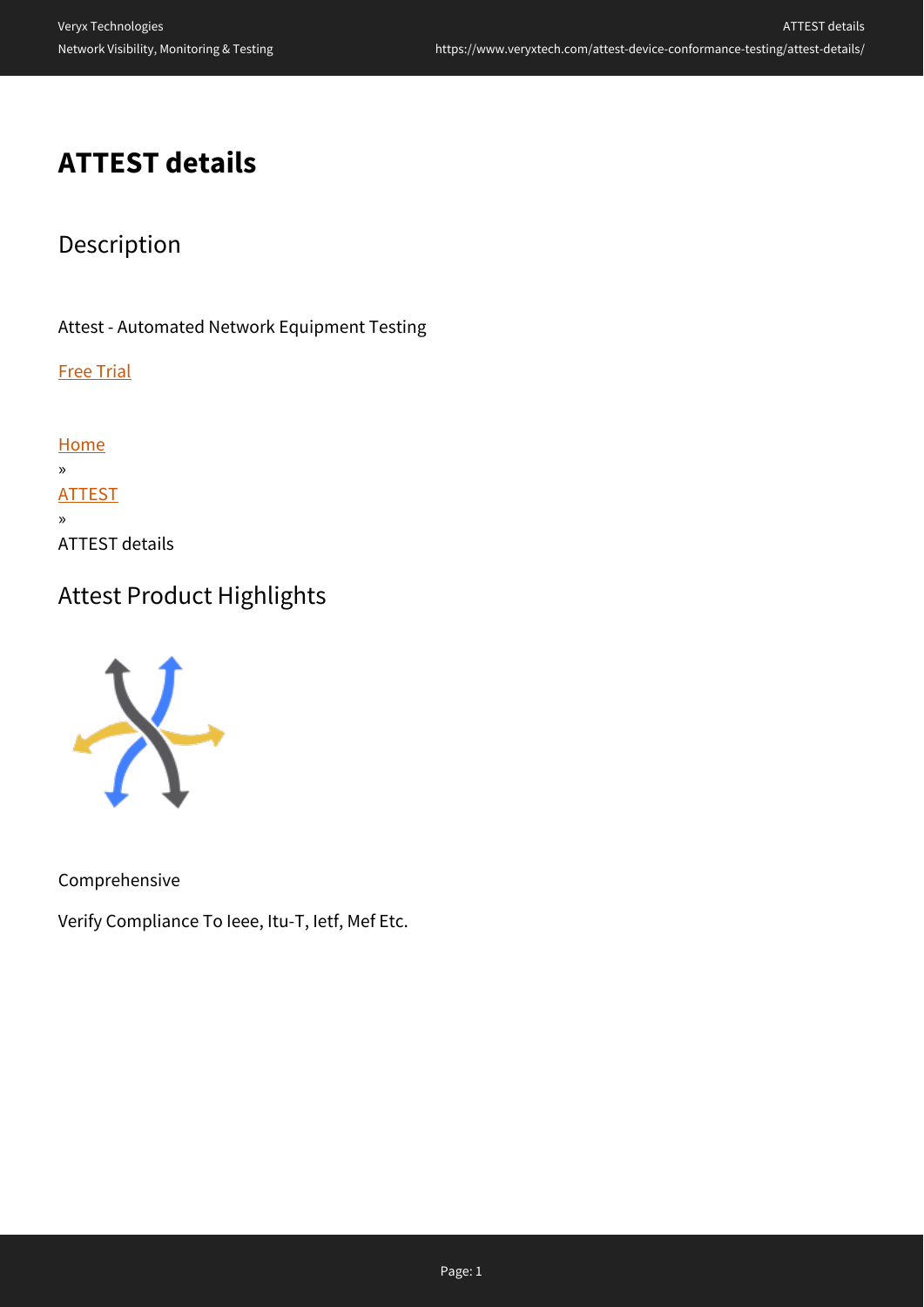

Affordable & Flexible

Support For Physical (Cots) And Virtual Test Platform – No Need For Expensive Proprietary Hardware



### Automated

One Touch, Centralized, Fully Automated Testing And Smart Diagnostic Solution That Significantly Saves Testing Time

Equipment Testing Use Cases

Carrier Ethernet OAM

- CFM (802.1ag)
- L-OAM (802.3ah)
- S-OAM (Y.1731)

### Backhaul

G.8032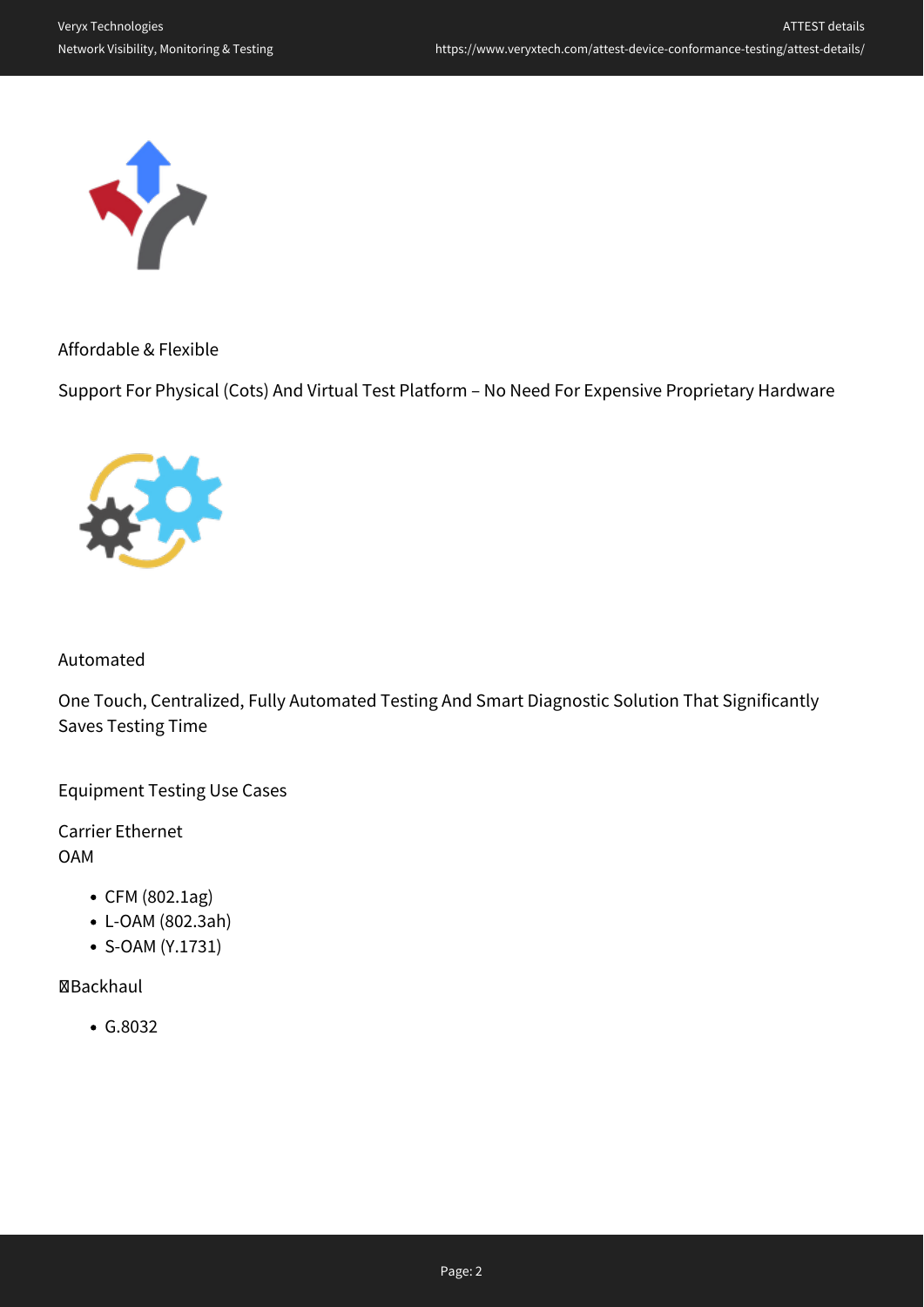Mef

- $\bullet$  CE 2.0
- MEF 3.0

### MPLS - TP

- Data Plane
- G.8131
- G.8113.1

### Timing

PTPv2 (1EEE 1588)

### Layer 2

### Bridging

- IGMP-Snoop
- LACP
- LLDP
- STP/MSTP/RSTP
- VLAN
- MMRP
- MVRP

### Security

802.1X

### Industrial

- $\bullet$  MRP
- $\cdot$  PRP

### MPLS

- BFD MPLS
- LDP MPLSM

### IPv6 Multicast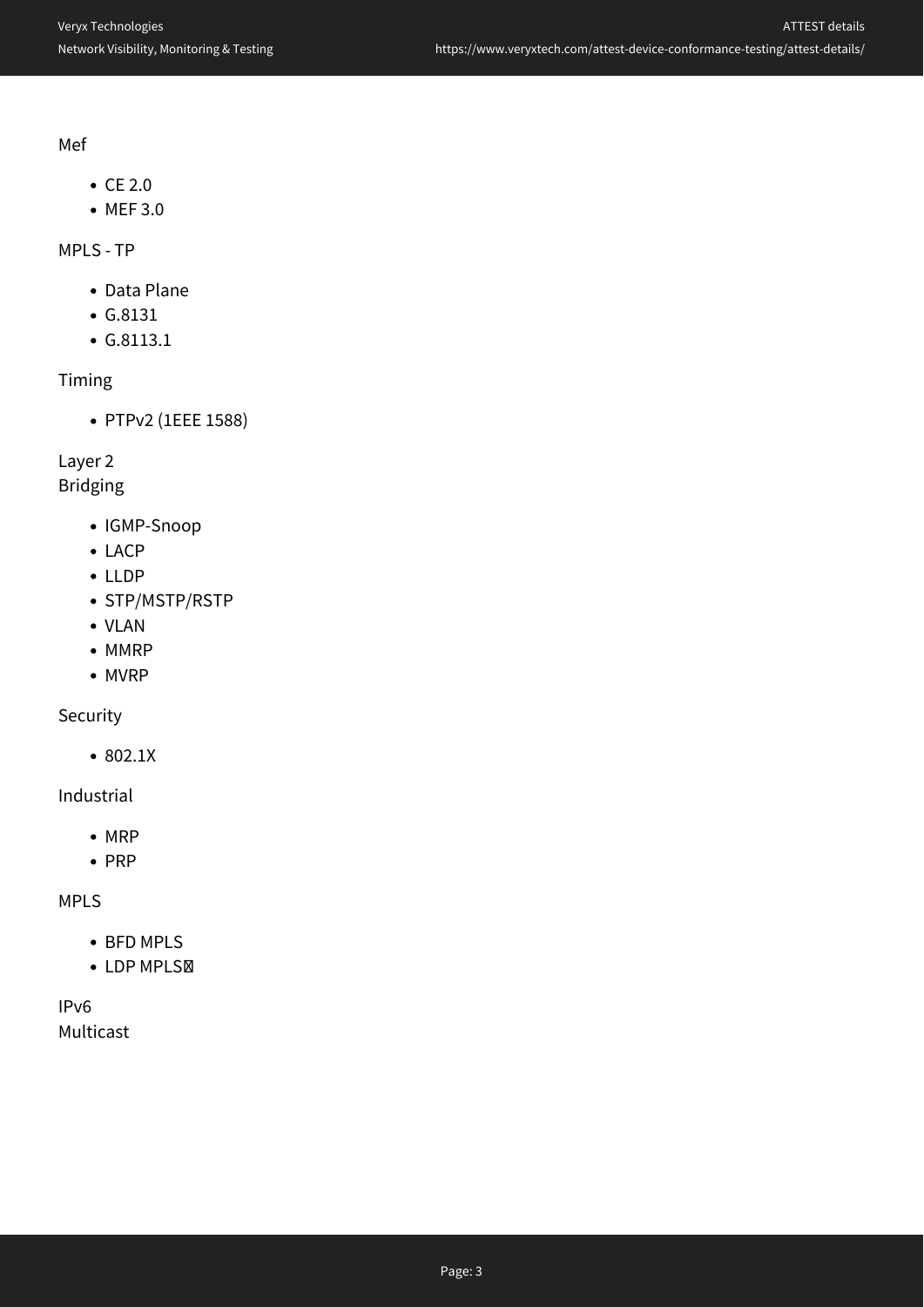- MLD Router
- MLD Listener
- PIM-SMv6
- PIM-DMv6

Unicast

- $\cdot$  BGP4+
- IPv6 Readylogo -Host
- IPv6 Readylogo -Router
- IPv6 Tunnels
- ISISv6
- OSPFv3
- RIPng

### IPv4

#### Multicast

- $\bullet$  IGMPv1/v2
- IGMPv3
- PIM-SM
- PIM-DM

#### Unicast

- BFD
- BGP4
- BHCP
- $\cdot$  IPv4
- ISIS
- OSPF
- $\bullet$  RIP
- EIGRP

### Security

- NAT
- $\bullet$  IPSEC IKE-v1, v2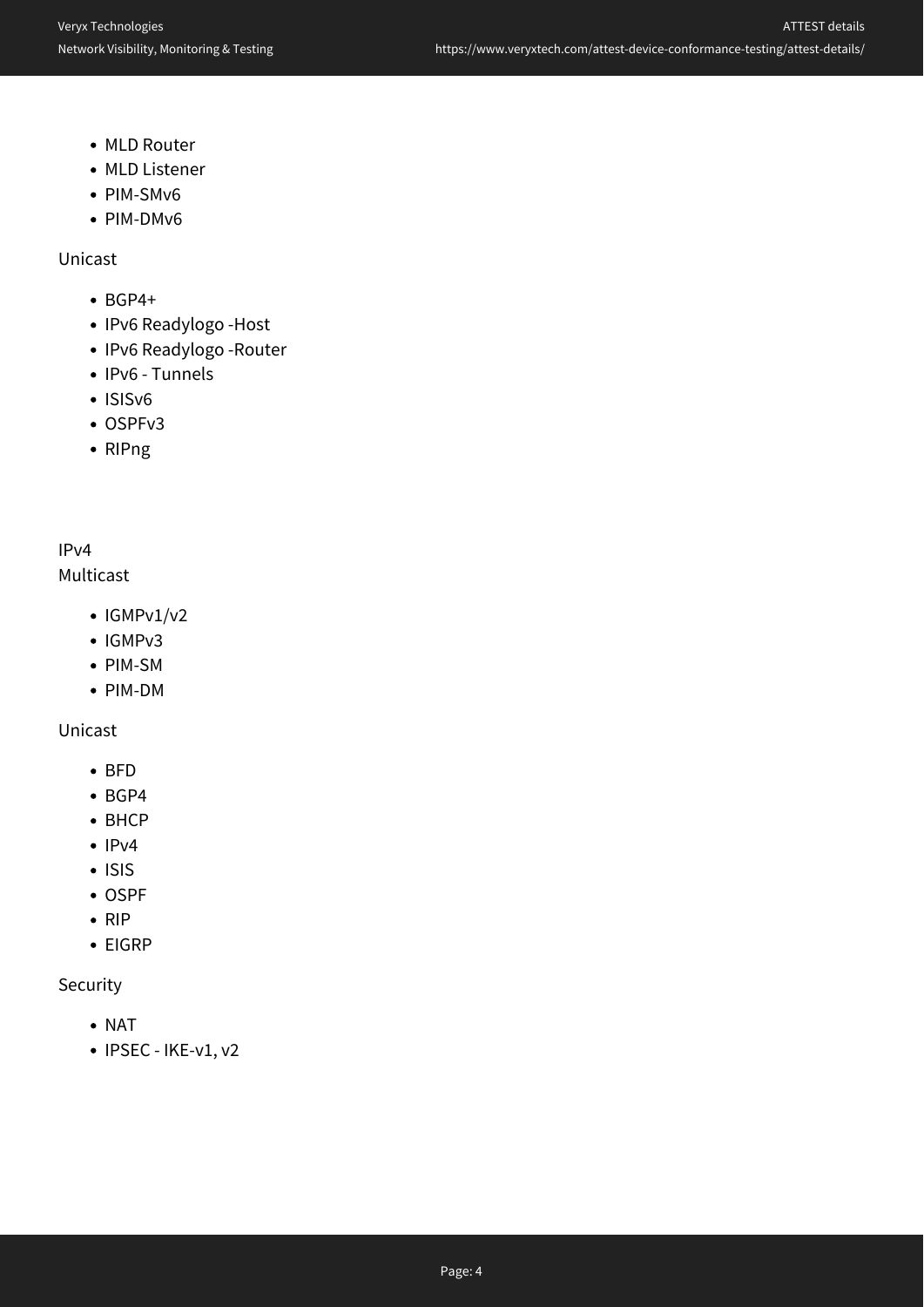ATTEST test suites are based on the Veryx ATTEST Framework – a powerful environment that makes testing and debugging faster and easier. ATTEST Test scripts are written in industry standard Tcl/Tk for automation.

[Download Catalog](https://www.veryxtech.com/#contact)

#### Attest Test Set-Up



#### Attest Server

Attest Significantly Speeds-Up The Testing Cycles And Accelerates Product Development. Its Unique Design Results In Minimal Time For Set-Up And Enables Efficient Use Of Time And Resources.

Attest Runs In Any Of The Following Servers Supporting The Required Number Of Ethernet Test Interfaces (Upto 4 Interfaces Based On Test Suite).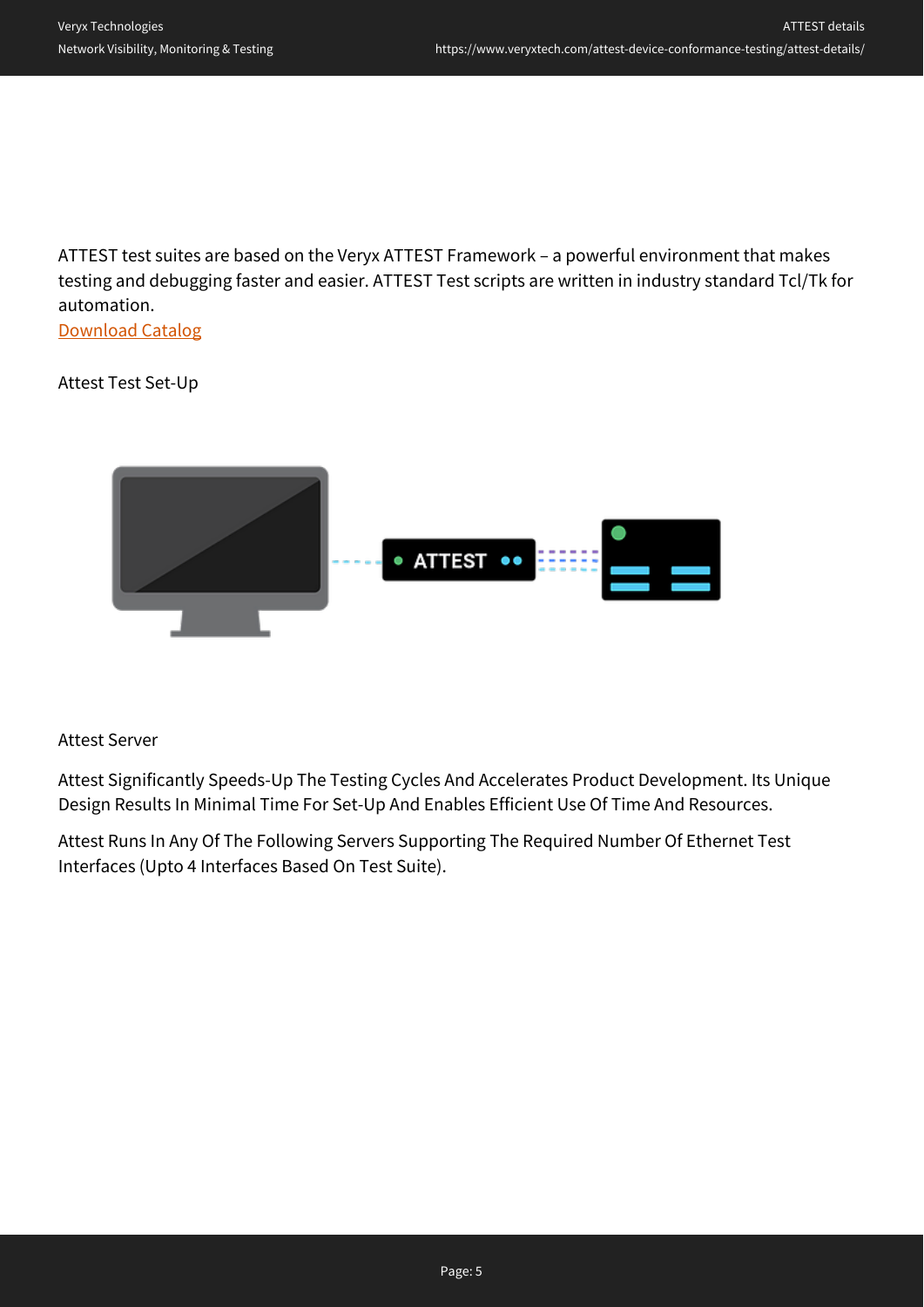

Linux Based Cots Server

A software-only installation of ATTEST server on customer's LINUX based PC. The recommended configuration is x86 hardware, with 4GB RAM, 100GB Hard Disk, 4x1G Ethernet test ports, running LINUX Fedora Core 32.



Vm-Based Server

A software-only installation of ATTEST server in a VM.



Veryx Vt-400 Appliance

A compact platform with support for 4x1G test ports (non wire-speed)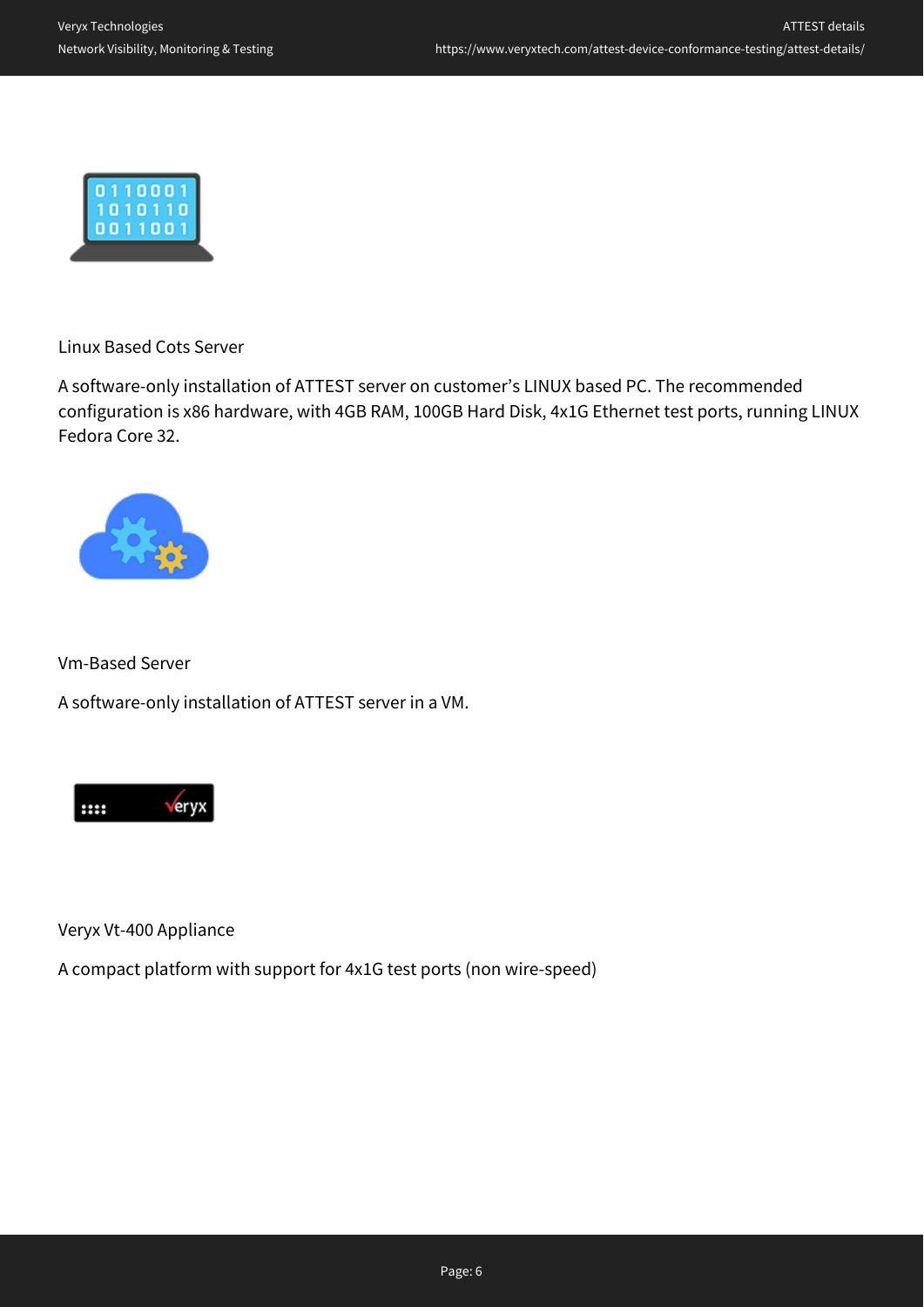

Traffic Generator Platform

Veryx offers a selection of ATTEST test suites in partnership with Xena Networks, for higher accuracy in time sensitive as well as wire-speed testing.

Attest Client

ATTEST Clients are supported on Windows and Linux workstations.

#### Attest Test Framework

ATTEST Test Framework is an integrated testing framework that enables testers to drastically reduce time taken to test. ATTEST has many tester-friendly features such as flexible DUT control, CLI/ GUIbased access, easy debugging and detailed reporting. [Download Datasheet](https://www.veryxtech.com/#contact)

Detailed Use Cases

[Schedule Demo](https://www.veryxtech.com/#contact)

Time Synchronization Testing

In Today's Network-Connected World, Precise Clock Synchronization Has Become Essential For Many Applications And Services Such As Mobile, Transportation And Industrial Networks.

Network Switches And Other Devices That Include Ieee 1588V2 Precise Time Protocol (Ptp) Support, Have The Ability To Timestamp Packets At The Hardware Level As They Ingress And Egress Network Ports. Further, Using The Clock Type Hierarchy In A Ptp Network Essentially Removes Or Compensates For Jitter Effects And Internal Delays Created In Ethernet Switches And Maintains Time Synchronization Precision To At Least The Sub-Microsecond Level.

Veryx Attest Ptp Conformance Test Suite Deliver Equipment Manufacturers A Ready-Made And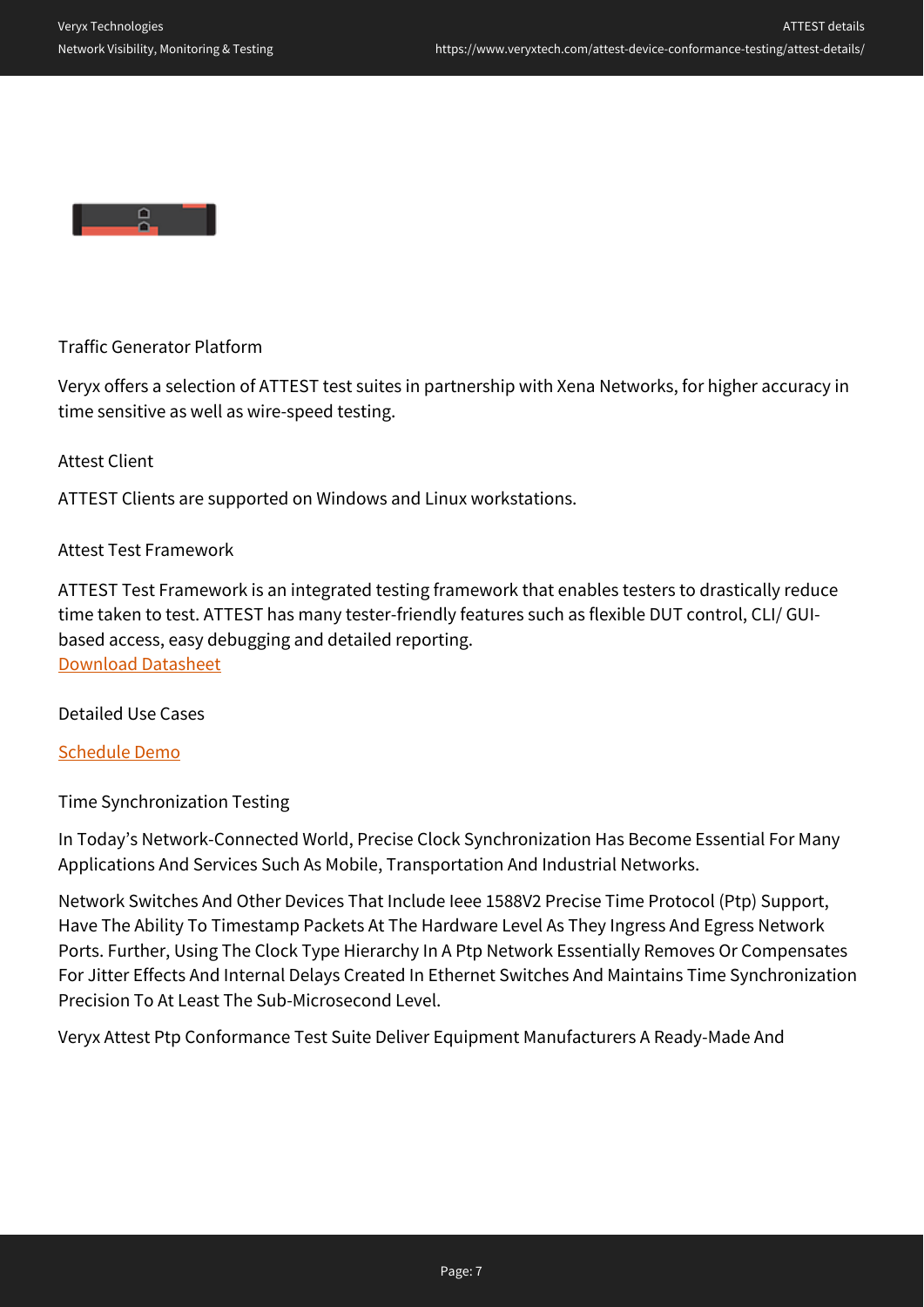Automated Solution For Verification Of Ptp Implementation In Their Ethernet Devices, Deployable In Automation And Control Systems, Measurement Systems And Power Distribution Systems.

Attest Ptp Performs Automated Conformance Testing Of Network Devices For Ordinary Clock, Boundary Clock And Transparent Clock Functionality.

Cern, The European Organization For Nuclear Research, Is One Of The World's Largest And Most Respected Centres For Scientific Research, And Is Making Major Contributions In Timing And Synchronization Area. Cern's White Rabbit Compliance Tests Are Based On Veryx Attest Test Suites. For More Information Visit Cern's [Open Hardware Repository \(Ohr\) Project For White Rabbit Compliance](https://ohwr.org/project/wr-compliance-tests/wikis/home) [Tests.](https://ohwr.org/project/wr-compliance-tests/wikis/home)

### Switch And Router Testing

Network Switches And Routers Are Present Practically In Any Lan Or Wan Network Today And Are Being Widely Deployed In All Forms Of Connectivity, Whether Wired Or Wire-Less:

- Telcos and ISPs deploy core, edge and access switches using IP, MPLS and Carrier Ethernet technologies across the WAN
- Enterprises use Ethernet switches for LAN connectivity within the facility or campus and routers for connecting to external networks.

Veryx Attest Is The Most Comprehensive And Affordable Solution Available In The Market For Automated Verification Of Layer-2 And Layer 3 Protocols, With Support For

- Carrier-Ethernet (OAM, MEF, MPLS-TP etc.)
- Layer 2 (xSTP, VLAN, LACP, LLDP, 802.1X, etc.
- IPv4 Unicast (IPv4, RIP, OSPF, BGP, EIGRP etc.) and Multicast (IGMP, PIM-SM, PIM-DM)
- IPv6 Unicast (IPv6, RIPng, OSPFv3, BGP+ etc.) and Multicast (MLD, PIM-Sv6M, PIM-DMv6)
- IP Security (NAT, IPSEC)

### Industrial Ethernet Testing

The Introduction Of Industry 4.0 And Increased Adoption Of Ethernet Based Technologies Across Industrial And Iot Applications. In Addition To Switch And Router Protocols, Industrial Equipment Vendors Are Implementing Specific Protocols Such As Mrp And Prp To Ensure Higher Reliability And Availability.

Veryx Attest Provides A Comprehensive Solution For Automated Verification Of Layer-2 And Layer 3 Protocols Used In Industrial Ethernet Networks.